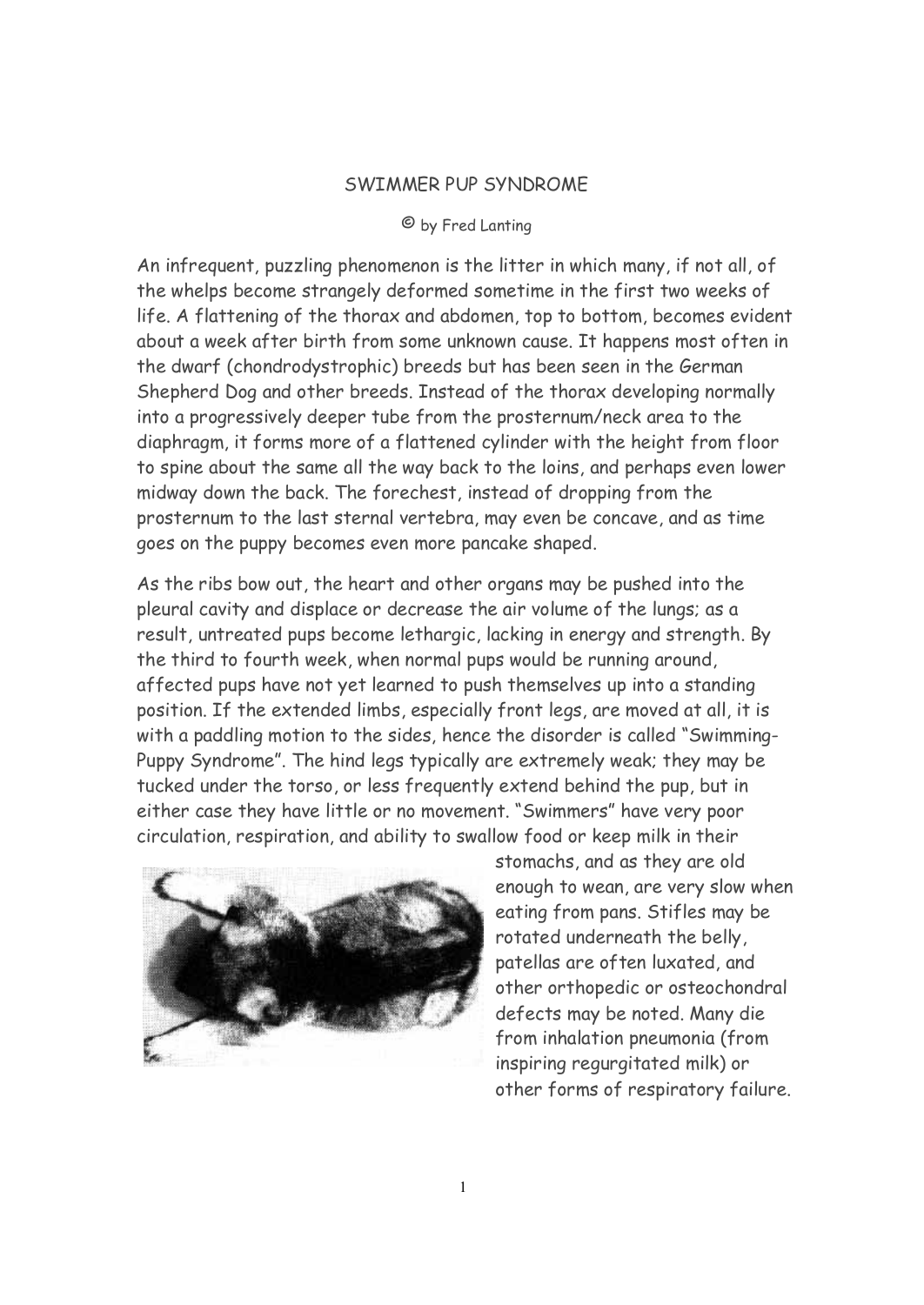If swimmers are not given some sort of therapy, there is a less than even chance they will survive to eight weeks. Generally, those that do manage to live, only begin to walk at or after this age. A 1981 Veterinary Medicine/Small Animal Clinician report on a litter of Shepherd pups, five out of six of whom were swimmers, mentions one pup that started walking by nine weeks old, but by six months was still unsteady and slightly undersized (female, 40 pounds/18.1 kg). Because she tired rapidly, even after only moderate exercise, she was euthanized. Autopsy showed that her vertebral/rib joints were enlarged, but internal organs seemed normal in appearance. Based on this sort of evidence it's possible to conclude that there might be another cause for the weakness other than ventro dorsal compression. There may also be permanent damage from the compression early in life that affects viability later, even if therapy seems to have helped. There may be variability in the severity, based on genetic or environmental factors, or a combination of these. Many factors have been accused of contributing to the syndrome, both environmental and some of unknown genetic origin. For a while, most people blamed slippery floors, but I've raised all my litters on smooth, impervious flooring covered with newspaper and have never had a swimmer in my own operation. The VM/SAC report mentioned above involved excellent footing in the whelping/nursing box: clean, dry, rough surfaced indoor/outdoor carpeting. Until this report, it was generally believed that such a floor would prevent swimmers from developing. I disagree, especially with the use of carpeting, as this surface is notorious for harboring germs. Newspapers are best for lining the nest or exploration areas of the house that has new pups, through the time they are housebroken.

Some Dachshund breeders told me they were fairly successful in correcting the syndrome by putting each of the pups in a sling for at least part of each day. This practice encouraged them to make contact with the floor with their pads. Some tied hobbles to the front legs to keep them under the body and the elbows close together. This, they felt, prevented the front legs from becoming spread-eagled. Dish shaped nests of straw have also been suggested, but not only does that present the danger of filthy conditions, it isn't practical. A modification of the idea has also been proposed: put the whole whelping/nursing area into a sling thus making the "floor" more like a hammock with the canvas or vinyl suspended at the corners and edges and lower in the center. I doubt the efficacy of any of these, but as sailors used to say, "Any port in a storm."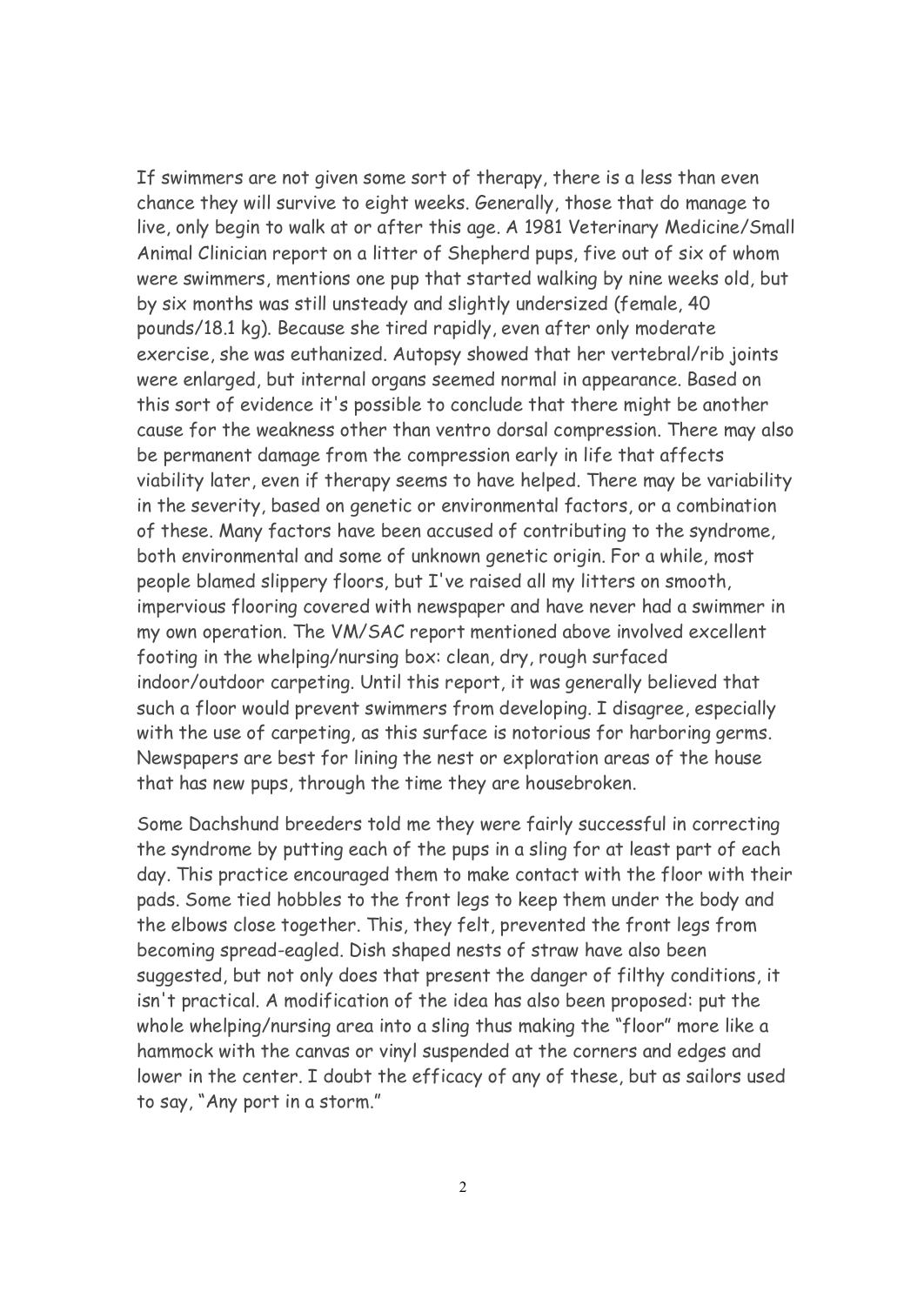Another therapy that may be beneficial, although tiresome and time demanding of the breeder, includes massage (passive exercise), administration of vitamin E (with selenium added if they're not getting solid food yet; but have your vet advise, as it's easy to overdose selenium, which is then toxic), taping hobbles to prevent splaying, and suspension in warm water. The last-named is possibly the most promising if either active or passive movement can be induced. Thus, swimming (the real kind, in water) may help correct the swimming syndrome. Whirlpool baths are beneficial for partially paralyzed or weak adults such as those suffering from coonhound paralysis, but of course the waves in such a tub would overwhelm a 3 to 6 week old puppy. Therefore, hold him in your hand or a sling, with support to keep his head up out of the water, and let him paddle for a while in warm water (probably around 75-80° F/32° C to prevent chilling), but take him out and dry him thoroughly if he tires. As many of these sessions as you can manage should help the pup to develop coordination, muscle development, and better circulation while putting much less weight on his body. Your hand or makeshift sling plus the buoyancy of the water will take the weight off the chest. Finger manipulation of his limbs would be a good idea, too, while he's in the water, but also when he's out.

In 1999, after the above was printed in my book "The Total German Shepherd Dog", 2nd edition, [www.Hoflin.com](http://www.Hoflin.com), some e-mail correspondence on the subject came to me. A French Bulldog breeder expressed the belief that a dam that produced this defect should not be spayed! She promulgated these dangerous ideas on the Internet, both on her website and "chat rooms" where many can add their own, frequently unscientific, comments.



She had two swimmers, each 12 oz/340 g at birth, never left on flat surface; she said she put them on blankets, "facing upwards and they stayed in a upright position", and claimed they were both fine within weeks. The syndrome of swimmer puppies is sometimes referred to as Pectus Excavatum, and described by her as "a condition of so called flat- chested puppies". Without intervention, and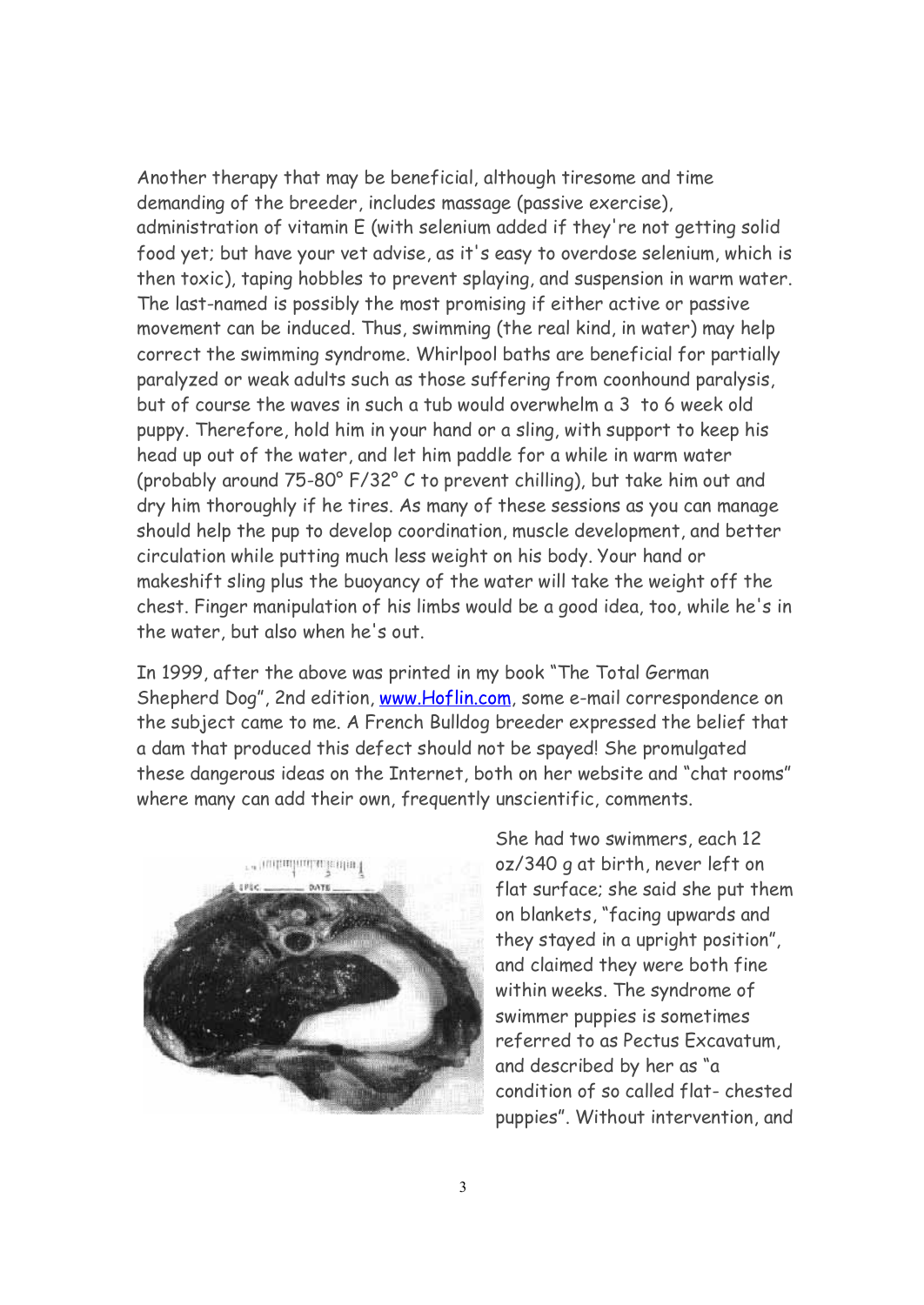often despite efforts, they usually die anywhere from two days to four weeks of age. Sooner more often than later, according to the Bulldog people I heard from. When nursing (if it is able to get to the treat at all), the puppy may arch its back extremely in a backward movement to compensate for an apparent inability to flex at the neck.

Some breeders prefer not to assign blame to genetics. They disagree with those of us who hold that the puppy inherited the problem from the parents, and a pair that produces a swimmer puppy should be removed from one's breeding program. These people postulate that the bitch was fed inadequately or that she did not utilize the necessary dietary nutrients (i.e., vitamins, proteins, fats, or minerals) to give the puppy the "skeletal components needed". This is really stretching credulity beyond all limits, as swimmers also happen in households of experienced breeders, and to bitches whose diets are normal. In this age of commercial dog food, it is nearly impossible to blame it on such a drastic dietary deficiency. Others who refuse to acknowledge the major part that genes play in determining characteristics and deformities tend to blame environments such as "too flat a surface, too hard a surface, too slick a surface, bacteria, viruses", etc.

A woman named Coreen, who raised Lhasa Apsos and American Cocker Spaniels made some very interesting observations that may give us a clue to the primary genetic defect: She had become frustrated with the feeble answers from "experts such as vets and breeders [who]… all knew what it was and all had answers, none of which were very successful… none of which had real solutions". She started to see a pattern emerge. The incidence of swimmers appeared to be "random". Type of food or use of supplements "didn't decrease or increase the occurrence of swimmers". What she did observe was that "the syndrome began to show up at anywhere from one hour to a couple of days after birth, beginning with a slight flattening of the chest or an actual bend in the ribs". I believe that by careful observation, she hit upon a method of early identification of afflicted pups and therefore carriers of the defect. By following her techniques, one may prevent the development of the symptoms, but will not eliminate the genes that cause the untreated pup to become a swimmer. I am enough of a eugenicist to want to remove such carriers from the gene pool, but enough of a "compassionate conservative" (as a famous politician's speech writer coined the term) to want to save any pup that could possibly live a useful life and bring someone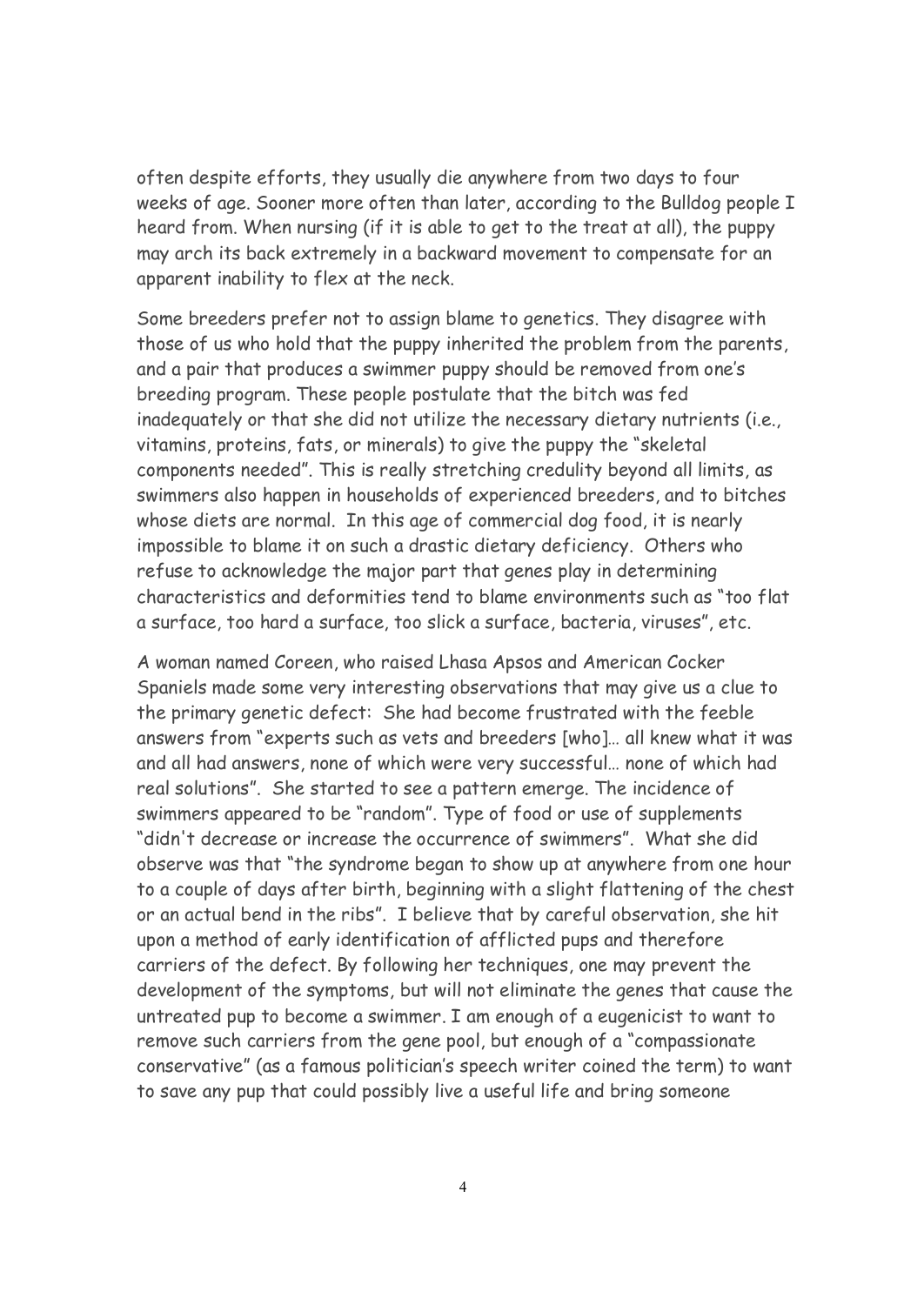happiness. However, such pups, while saved from death or painful existence, should be neutered.

The Lhasa and Cocker lady became adept at determining if a pup has a problem by picking up each pup and testing its "righting reflex". She correctly stated, "What you will notice about these [affected] pups is that they are always lying flat on the belly. If you lay them on their side, they will immediately return to lying on their bellies. This is what is known as the righting reflex. You can observe this by disturbing a sleeping litter of very young puppies and watching all of them right themselves. They immediately crawl to [lie on] their stomachs and begin to look for a nipple. The righting reflex is the first response to nursing and the cause of swimmer puppies". While that last phrase may sound a bit awkward, it is true that the normal neonate has an instinct to get onto its belly and drag itself to a teat. Once there, it may just as easily and happily flop over on its side a little, as long as it does not twist too far in the direction of having its belly side up. After nursing, the normal newborn pup will lie on its side to sleep. As they get a little older, they will be just as comfortable draped over each other, and as they are old enough for the ribcage to have developed strength, they may sleep belly-down for a while, but by then it is not abnormal.

Occasionally a puppy seems to indicate that it "doesn't want to" or cannot "return to a normal relaxed state on its side and insists or remains [on its belly] causing the flattening of the chest, which, if left undisturbed, leads to swimmer syndrome and probable death". This is not a defect in the righting reflex, per se, but a genetic defect in proprioception, the instinctive knowledge of position. It may well originate in a genetic defect in the embryonic development of the inner ear. Perhaps the swimmer has inherited poor proprioception and therefore its body "doesn't know to roll over on its side"; once in the righted position used for finding the nipple, it has no way of knowing that there is a more comfortable and normal resting position.

The ear is divided into three parts: outer, middle, and inner. The outer part helps funnel sound to the eardrum, a membrane on the other side of which is the middle ear. There, three bones hinged together relay eardrum vibrations to the inner ear, which is separated by more membranous tissue. The inner ear includes not only the nerve endings that transform mechanical movement into electrical impulses and carry auditory messages to the brain, but it also includes the organ of balance. The rear part of the membranous labyrinth has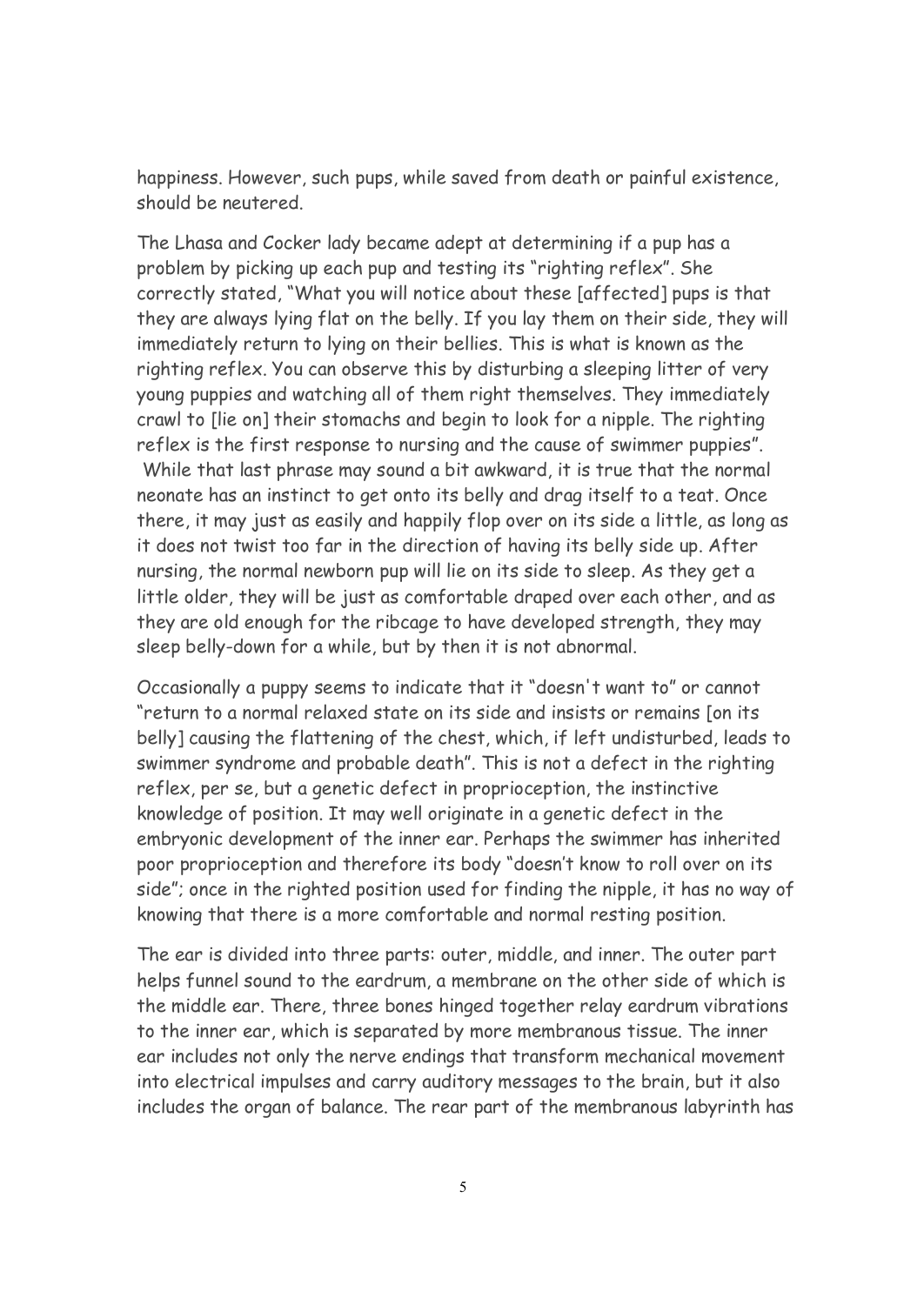three semicircular canals that look like three bicycle tubes joined together in one bulbous end. Each of the three canals is oriented 90° to the other two, and all are filled with fluid and nerve endings. The tiniest movement of the body tells these moving-fluid-activated nerves what direction the head is turning, and thus informs the brain as to what muscles must contract in order to change or return to a given position. It is my hypothesis that in swimmers, somewhere along the chain of events the message is not being relayed or interpreted. We also see similar interruptions in these messages in older dogs, caused by infections, poisoning, or late-developing genetic factors.

The "cure", if you want to call it that, will only be for the individual itself. If it is indeed a genetic problem, as I strongly suspect, correcting the condition in the individual does not erase the cause, so cannot be considered a cure in the strict semantic sense. If your breed has been know to have swimmers, or you are slightly paranoid by nature, steps to identify and correct must be taken as soon as possible and can be quite simple, Coreen says: "Check all the pups right after birth and every hour or so for the next couple of days. [I don't know about you, but I have to sleep sometimes, and don't have shift workers in my kennel to do this!] If you notice a pup that is always on its belly or beginning to show signs of a flat chest, what you do is lay mom down and put this pup on a good nipple. After it's on, turn it on its side, holding its entire body and … making sure it stays on its side. If the pup lets loose… start over. Do this several times a day until the pup returns to normal and lays on its side; when that happens you have just cured swimmer puppy syndrome".

You will have to determine for yourself if it is worth it, realizing that not everyone is able to save every defective puppy. And, you will want to prevent it from happening again, the surest and safest approach being not to breed either parent again. Play the odds: assume genetics unless you are absolutely convinced a problem is purely environmental. The longer I live, the more evidence I see that nearly everything has a bigger genetic component than you would initially think.

Copyright, 2003, by the author. Permission to reprint granted on request, provided an acceptable credit is given at the end, such as the following:

Fred Lanting is an internationally respected show judge, approved by many registries as an all-breed judge, has judged numerous countries' Sieger Shows and Landesgruppen events, and has many years experience with SV. He is the author of several books, including the top-selling orthopedics book and